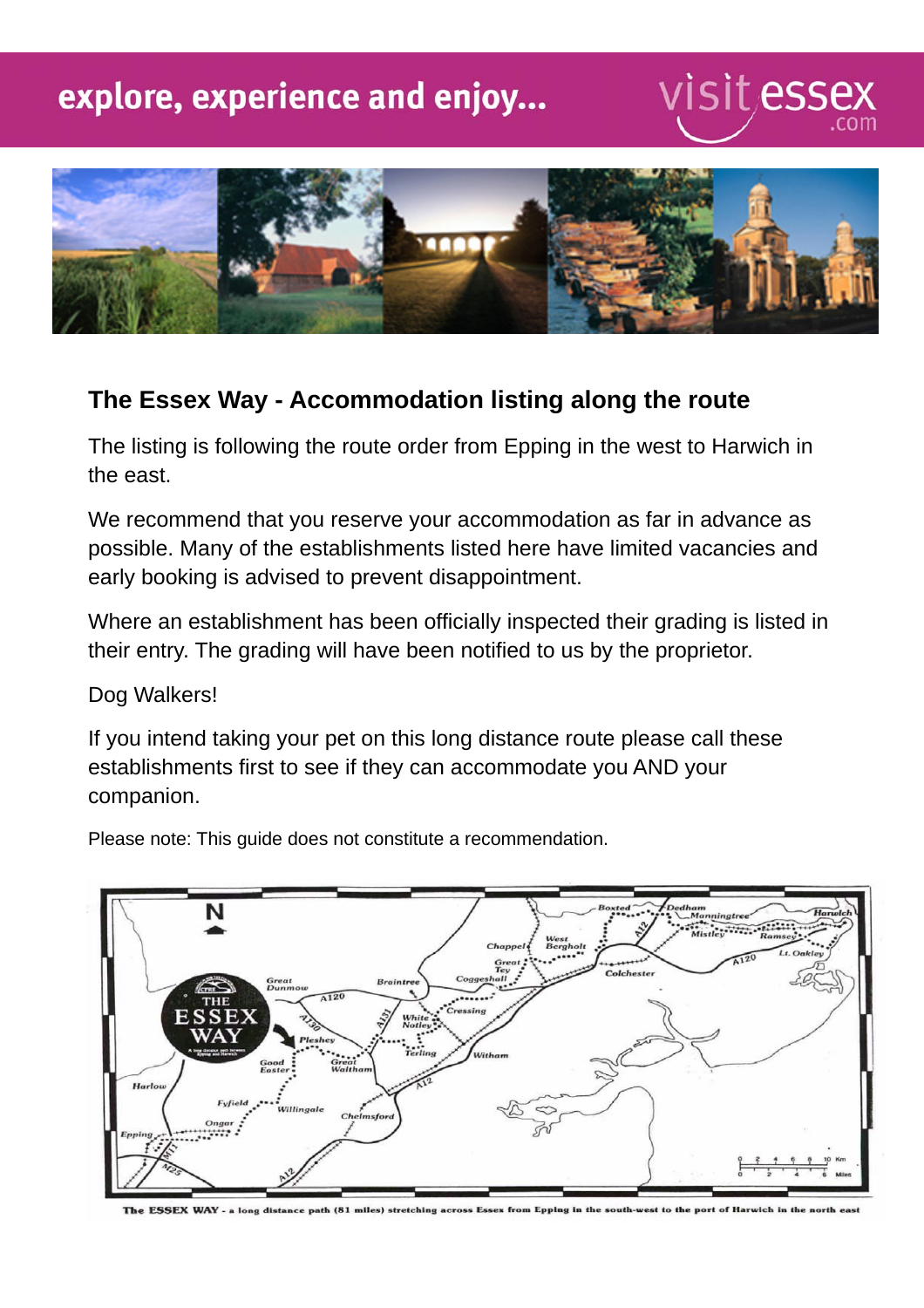| The Essex Way<br><b>Distance Chart (West to East)</b> | <b>Distance from</b><br>previous location<br>(miles) | <b>Total distance (miles)</b> |
|-------------------------------------------------------|------------------------------------------------------|-------------------------------|
| <b>Epping: Tube Station</b>                           | $\mathbf 0$                                          | 0                             |
| <b>Toot Hill: The Green Man Inn</b>                   | 4.7                                                  | 4.7                           |
| <b>Chipping Ongar: High Street</b>                    | 2.9                                                  | 7.6                           |
| <b>Cannon's Green</b>                                 | 2.9                                                  | 10.5                          |
| <b>Willingale: The Churches</b>                       | 1.9                                                  | 12.4                          |
| Good Easter: The Star Inn (No longer a pub)           | 4.5                                                  | 16.9                          |
| <b>Pleshey: The Castle</b>                            | 4.5                                                  | 21.4                          |
| <b>Great Waltham: Main Road</b>                       | 2.2                                                  | 23.6                          |
| <b>Great Leighs: A131</b>                             | 3.4                                                  | 27                            |
| <b>Fuller Street: The Compasses Inn</b>               | 1.8                                                  | 28.8                          |
| <b>Terling: The Ford</b>                              | 2                                                    | 30.8                          |
| <b>Fairstead: The Church</b>                          | 1.3                                                  | 32.1                          |
| <b>White Notley: Station Road</b>                     | 2.6                                                  | 34.7                          |
| <b>Cressing: The Church</b>                           | 1.6                                                  | 36.3                          |
| <b>Coggeshall: The Abbey</b>                          | 5.1                                                  | 41.4                          |
| <b>Great Tey: The Church</b>                          | 4.2                                                  | 45.6                          |
| <b>Ford Street: The Shoulder of Mutton Inn</b>        | 3.1                                                  | 48.7                          |
| <b>West Bergholt: New Church Road</b>                 | 3                                                    | 51.7                          |
| <b>Great Horksley: The Half Butt Inn</b>              | 1.9                                                  | 53.6                          |
| <b>Boxted: The Church</b>                             | 4.1                                                  | 57.7                          |
| <b>Dedham: The Church</b>                             | 5.2                                                  | 62.9                          |
| <b>Manningtree: Quay Street</b>                       | 4.7                                                  | 67.6                          |
| <b>Mistley: The Swan Fountain</b>                     | 0.8                                                  | 68.4                          |
| <b>Bradfield: The Strangers Home Inn</b>              | 2.3                                                  | 70.7                          |
| <b>Wrabness: The Church</b>                           | 2.2                                                  | 72.9                          |
| <b>Ramsey: The Castle Inn</b>                         | 3.2                                                  | 76.1                          |
| <b>Little Oakley: B1414</b>                           | 1                                                    | 77.1                          |
| <b>Harwich: The High Lighthouse</b>                   | 4.3                                                  | 81.4                          |
|                                                       | <b>Total distance:</b>                               | 81.4                          |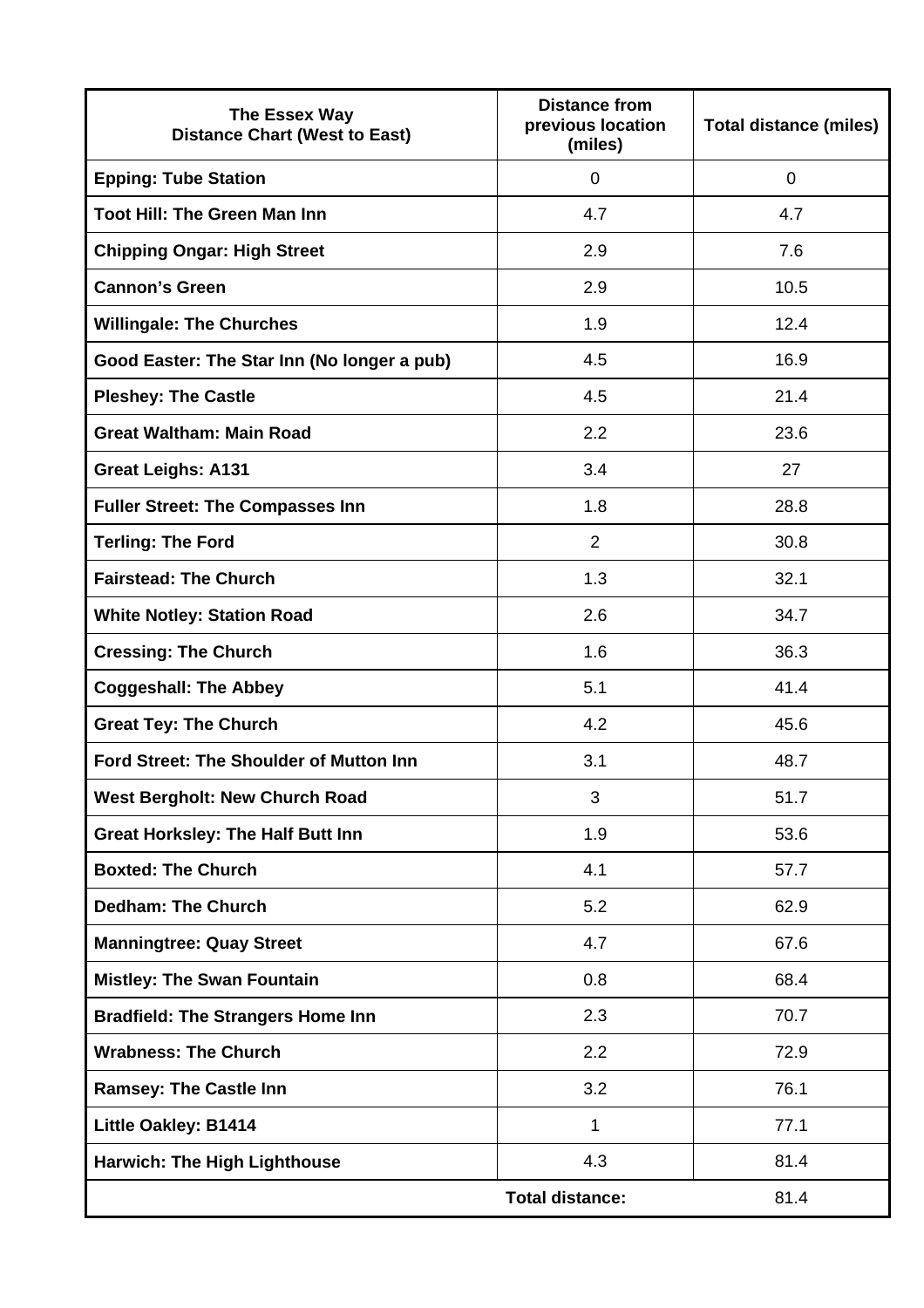### **Accommodation along the route: B&Bs and hotels**

| <b>Wintry Park House</b>           | <b>Forest Lodge Motel</b>             |
|------------------------------------|---------------------------------------|
| <b>Thornwood Road</b>              | <b>Wakes Arms</b>                     |
| EPPING CM16 6SZ                    | <b>Epping New Road</b>                |
| Tel: 01992 577407                  | <b>EPPING CM16 5HW</b>                |
| Website: www.wintrypark.co.uk      | Tel: 01992 815759                     |
|                                    | Website: www.forest-lodge-motel.co.uk |
| <b>Diggins Farm</b>                | <b>Westpoint B&amp;B</b>              |
| Fyfield                            | Dunmow Road                           |
| <b>ONGAR CM5 OPP</b>               | <b>AYTHORPE RODING CM6 1PU</b>        |
| Tel: 01277 899303                  | 01279 876462                          |
|                                    | Website: www.westpointbandb.co.uk     |
| <b>Bury Farm B&amp;B</b>           | Ballaglass Cottage - 4* Award         |
| <b>Bury Road</b>                   | Coggeshall Road                       |
| Pleshey                            | <b>Stisted</b>                        |
| CHELMSFORD CM3 1HB                 | <b>BRAINTREE CM77 8AB</b>             |
| Tel: 01245 237234                  | Tel: 01376 331409                     |
|                                    |                                       |
| Website: www.burybarncottage.co.uk | Website: www.ballaglass.co.uk         |
| <b>Acreland Green</b>              | <b>North Ford Farm</b>                |
| Pleshey                            | Church Road                           |
| CHELMSFORD CM3 1HP                 | Rivenhall                             |
| Tel: 01245 231277                  | <b>WITHAM CM8 3PG</b>                 |
| Website: www.smoothhound.co.uk     | Tel: 01376 583321                     |
| Elms Farm $-4$ * Award             | <b>Prested Hall</b>                   |
| <b>Green Lane</b>                  | Feering                               |
| <b>White Notley</b>                | <b>COLCHESTER CO5 9EE</b>             |
| <b>WITHAM CM8 1RB</b>              | Tel: 01376 573300                     |
| Tel: 01376 321559                  | Website: www.prested.co.uk            |
| Old Wills Farm - 4* Award          | Chestnuts - 3* Award                  |
| Little Tey Road                    | 8 Octavia Drive                       |
| Feering                            | <b>WITHAM CM8 1HQ</b>                 |
| COLCHESTER CO5 9RP                 | Tel: 01376 515990                     |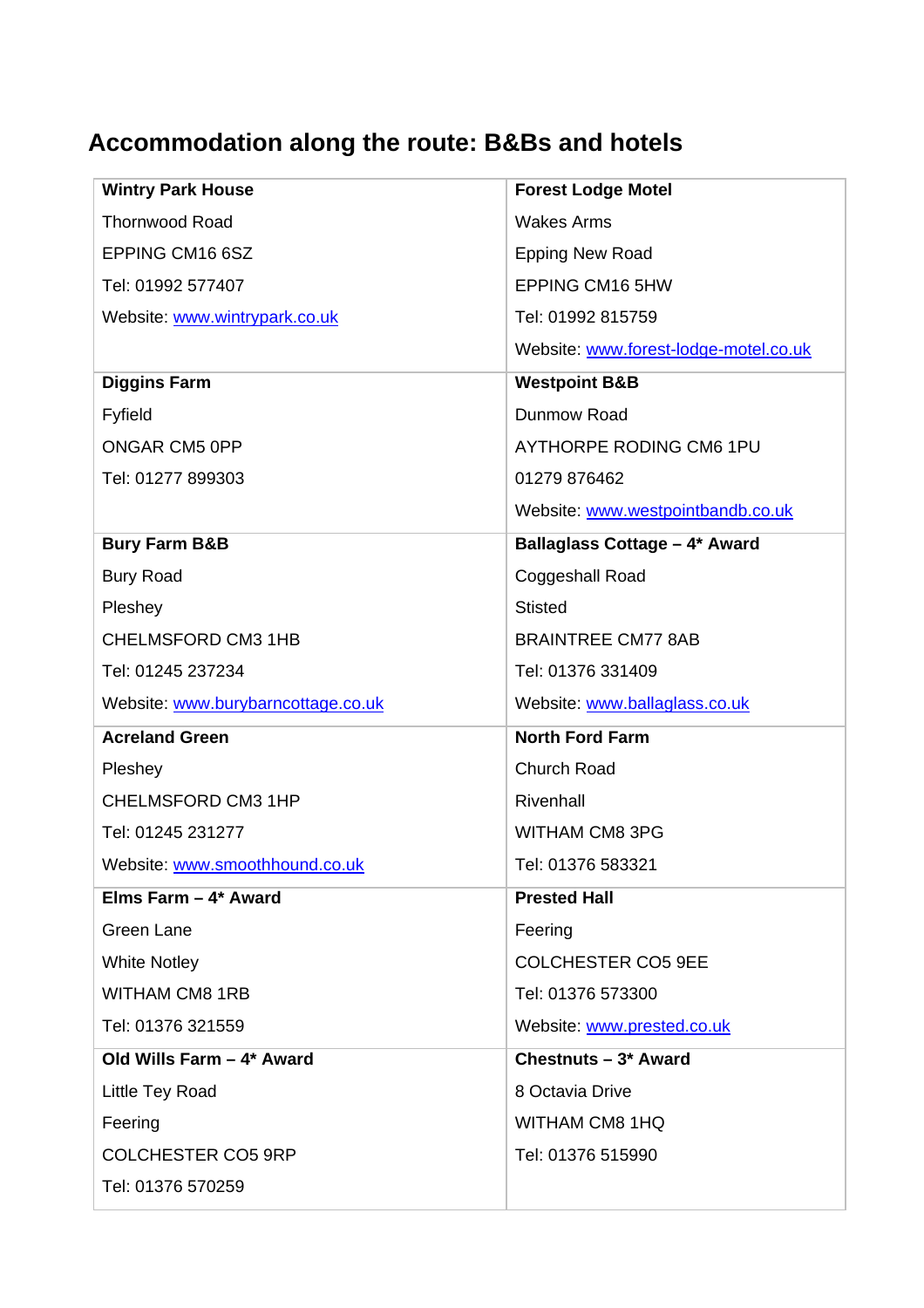| <b>The Drapers Hotel</b>                                                                             | Essex Golf & Country Club - 3* Award                                  |
|------------------------------------------------------------------------------------------------------|-----------------------------------------------------------------------|
| <b>High Street</b>                                                                                   | <b>Earls Colne</b>                                                    |
| <b>Earls Colne</b>                                                                                   | <b>COLCHESTER CO6 2NS</b>                                             |
| <b>COLCHESTER CO6 2PB</b>                                                                            | Tel: 01787 224466                                                     |
| Tel: 01787 223353                                                                                    | Website:                                                              |
|                                                                                                      | www.theessexgolfandcountryclub.com                                    |
| Greenlands Farm - 4* Award                                                                           | Caterpillar Cottage - 4 * Award                                       |
| <b>Lamberts Lane</b>                                                                                 | <b>Ford Street</b>                                                    |
| Earls Colne                                                                                          | Aldham                                                                |
| <b>COLCHESTER CO6 2LE</b>                                                                            | <b>COLCHESTER CO6 3PH</b>                                             |
| Tel: 01787 224895                                                                                    | Tel: 01206 240456                                                     |
| Website: www.greenlandsfarm.co.uk                                                                    | Website: www.caterpillarcottage.co.uk                                 |
| The White Hart Inn                                                                                   | Robins at Marsh Barn - 4 * Award                                      |
| Nayland Road                                                                                         | Marsh Barn                                                            |
| <b>West Bergholt</b>                                                                                 | The Causeway                                                          |
| <b>COLCHESTER CO6 3DD</b>                                                                            | Lawford CO11 1QJ                                                      |
| Tel: 01206 240331                                                                                    | Tel: 01206 397299                                                     |
| Website: www.whitehart-westbergholt.co.uk                                                            | Website: www.robinsatmarshbarn.co.uk                                  |
|                                                                                                      |                                                                       |
| Maison Talbooth - 3* AA Red Stars                                                                    | milsoms $-3$ * Award                                                  |
| The ultimate in luxury hotel with 3 AA red stars<br>(the highest rated hotel in Essex) with day spa, | A contemporary hotel. Restaurant<br>open all day so no rush if you're |
| outdoor pool and hot tubs.                                                                           | walking the Essex Way.                                                |
| <b>Stratford Road</b>                                                                                | <b>Stratford Road</b>                                                 |
| Dedham                                                                                               | Dedham                                                                |
| <b>COLCHESTER CO7 6HN</b>                                                                            | <b>COLCHESTER CO7 6H</b>                                              |
| Tel: 01206 322367                                                                                    | Tel: 01206 322795                                                     |
| Website: www.milsomhotels.com                                                                        | Website: www.milsomhotels.com                                         |
| <b>The Mistley Thorn</b>                                                                             | <b>Emsworth House - 4* Award</b>                                      |
| <b>High Street</b>                                                                                   | Ship Hill                                                             |
| MISTLEY CO11 1HE                                                                                     | <b>Station Road</b>                                                   |
| Tel: 01206 392821                                                                                    | <b>BRADFIELD CO11 2UP</b>                                             |
| Website: www.mistleythorn.co.uk                                                                      |                                                                       |
|                                                                                                      | Tel: 01255 870860                                                     |